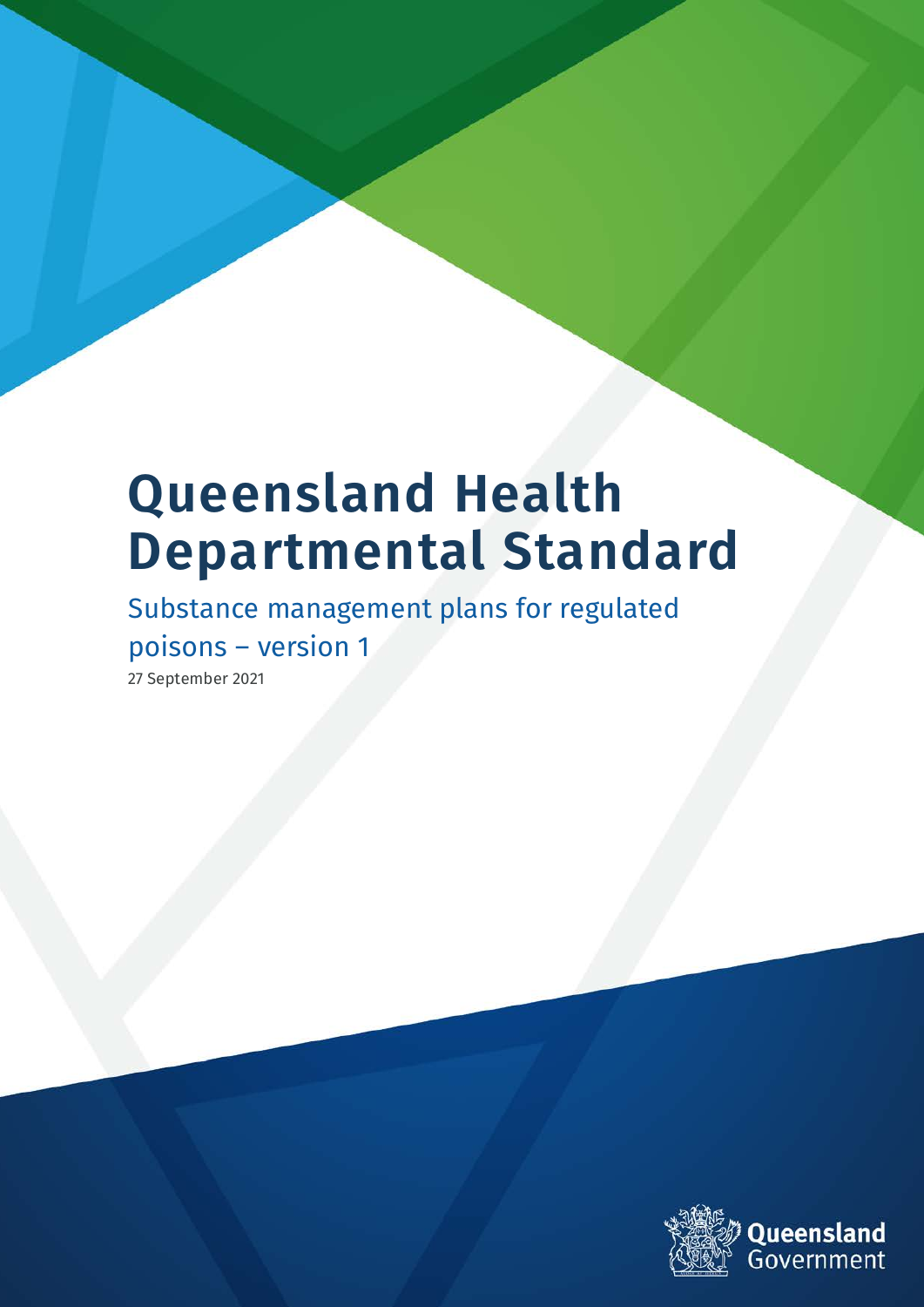### **Queensland Health Departmental Standard: Substance management plans for regulated poisons – version 1**

Published by the State of Queensland (Queensland Health), September 2021

This document is licensed under a Creative Commons Attribution 3.0 Australia licence.



To view a copy of this licence, visit creativecommons.org/licenses/by/3.0/au

© State of Queensland (Queensland Health) 2021

You are free to copy, communicate and adapt the work, as long as you attribute the State of Queensland (Queensland Health).

#### **For more information contact:**

Health Protection Branch, Queensland Health, PO Box 2368, Fortitude Valley BC QLD 4006, email [environmentalhazards@health.qld.gov.au,](mailto:environmentalhazards@health.qld.gov.au) phone (07) 3328 9310.

#### **Disclaimer:**

The content presented in this publication is distributed by the Queensland Government as an information source only. The State of Queensland makes no statements, representations or warranties about the accuracy, completeness or reliability of any information contained in this publication. The State of Queensland disclaims all responsibility and all liability (including without limitation for liability in negligence) for all expenses, losses, damages and costs you might incur as a result of the information being inaccurate or incomplete in any way, and for any reason reliance was placed on such information.

#### **Version control**

| <b>Version</b> | <b>Replaces version</b> | Date approved  | <b>Commencement</b><br>date |
|----------------|-------------------------|----------------|-----------------------------|
|                | ΝA                      | 12 August 2021 | 27 September 2021           |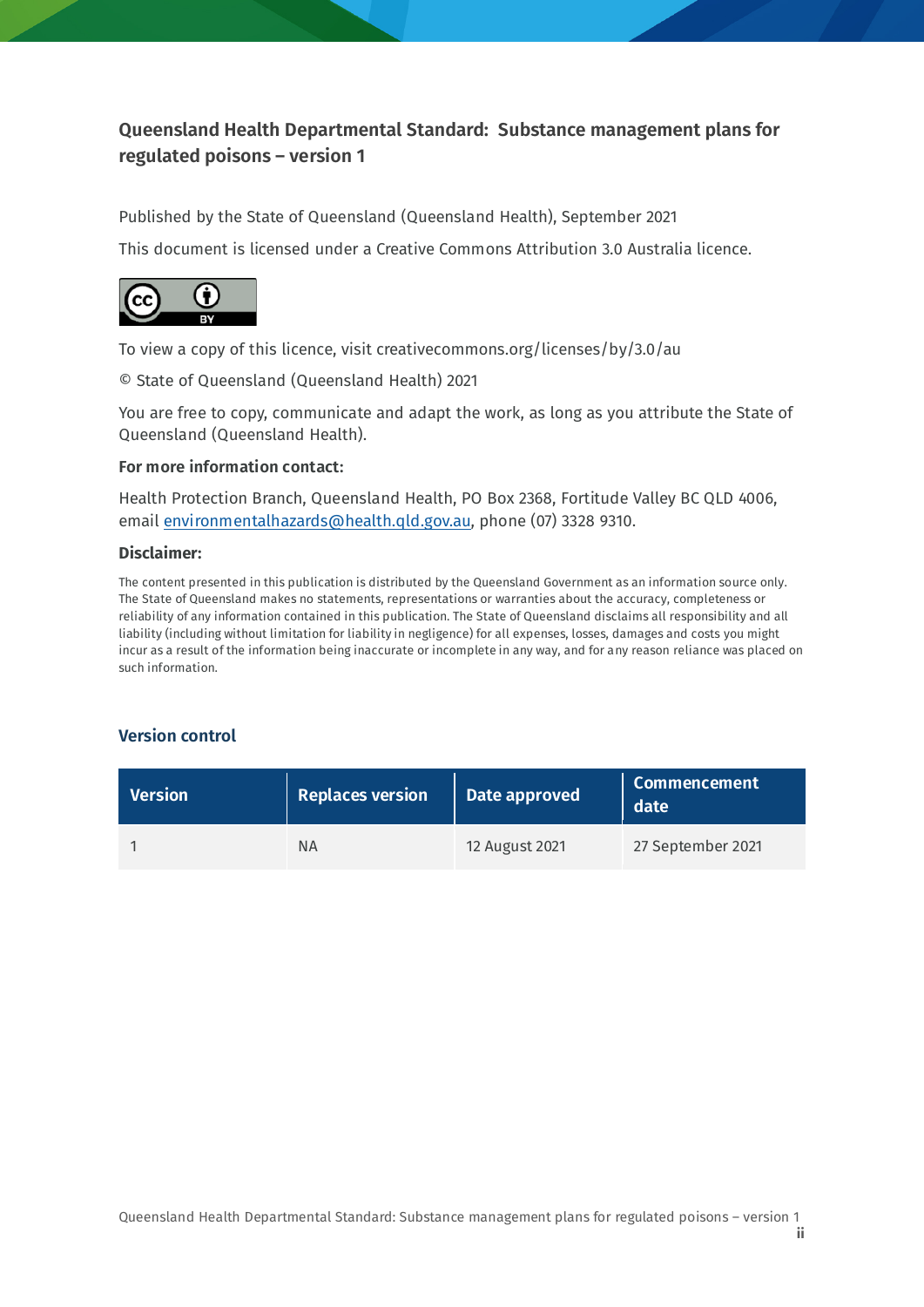### **Contents**

| <b>Preface</b>                       |   |
|--------------------------------------|---|
| <b>Object of this Standard</b>       |   |
| <b>Scope</b>                         |   |
| Part 1 - General                     |   |
| <b>Part 2 - Regulated activities</b> | 5 |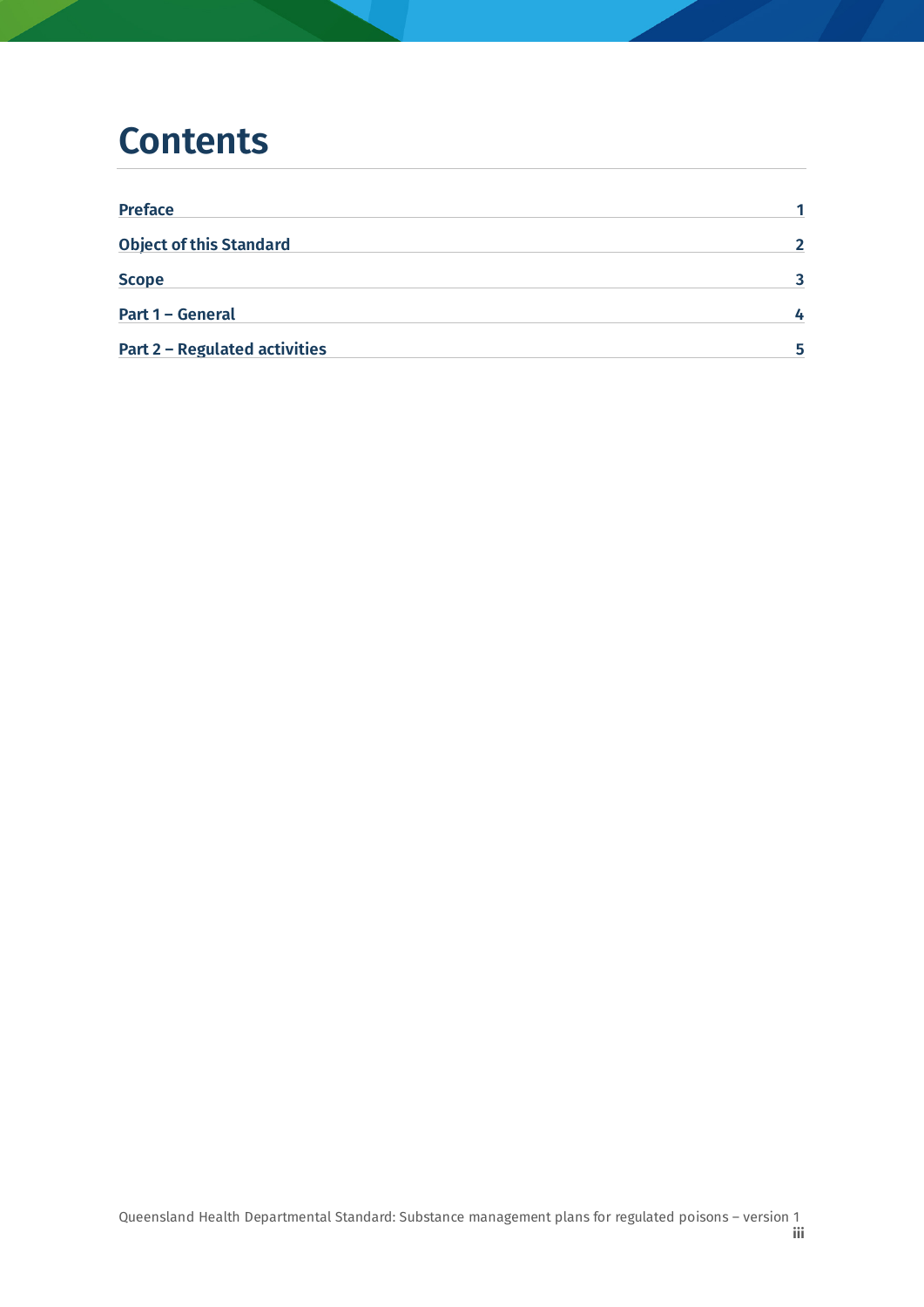# <span id="page-3-0"></span>**Preface**

The Departmental Standard – *Substance management plans for regulated poisons* (this Standard) has been made pursuant to section 233 of the *Medicines and Poisons Act 2019* (the Act) by the Chief Executive of Queensland Health, and outlines the matters that must be addressed in substance management plans relating to regulated poisons.

Maintaining the health and wellbeing of users of regulated substances, as well as the general public who may be exposed to these substances, is the primary focus of the medicines and poisons regulatory framework. By achieving the main purposes of the Act, Queensland Health is confident that this outcome will be attained. Compliance with this Standard will assist in ensuring regulated poisons are made, sold, used and disposed of in an appropriate, effective and safe way.

This Standard must be followed where it is referenced by the Act or Medicines and Poisons (Poisons and Prohibited Substances) Regulation 2021 (the Poisons Regulation) or when it is required as a condition of an authority.

The Standard provides minimum criteria and acceptable actions to achieve the required outcomes. Where more than one course of action is acceptable to achieve the outcomes required, the authorised person may choose the option that is practicable to their needs.

The words 'must' or 'shall' used in this Standard mean the requirement is mandatory.

The words 'should' or 'may' recommends a discretionary course of action.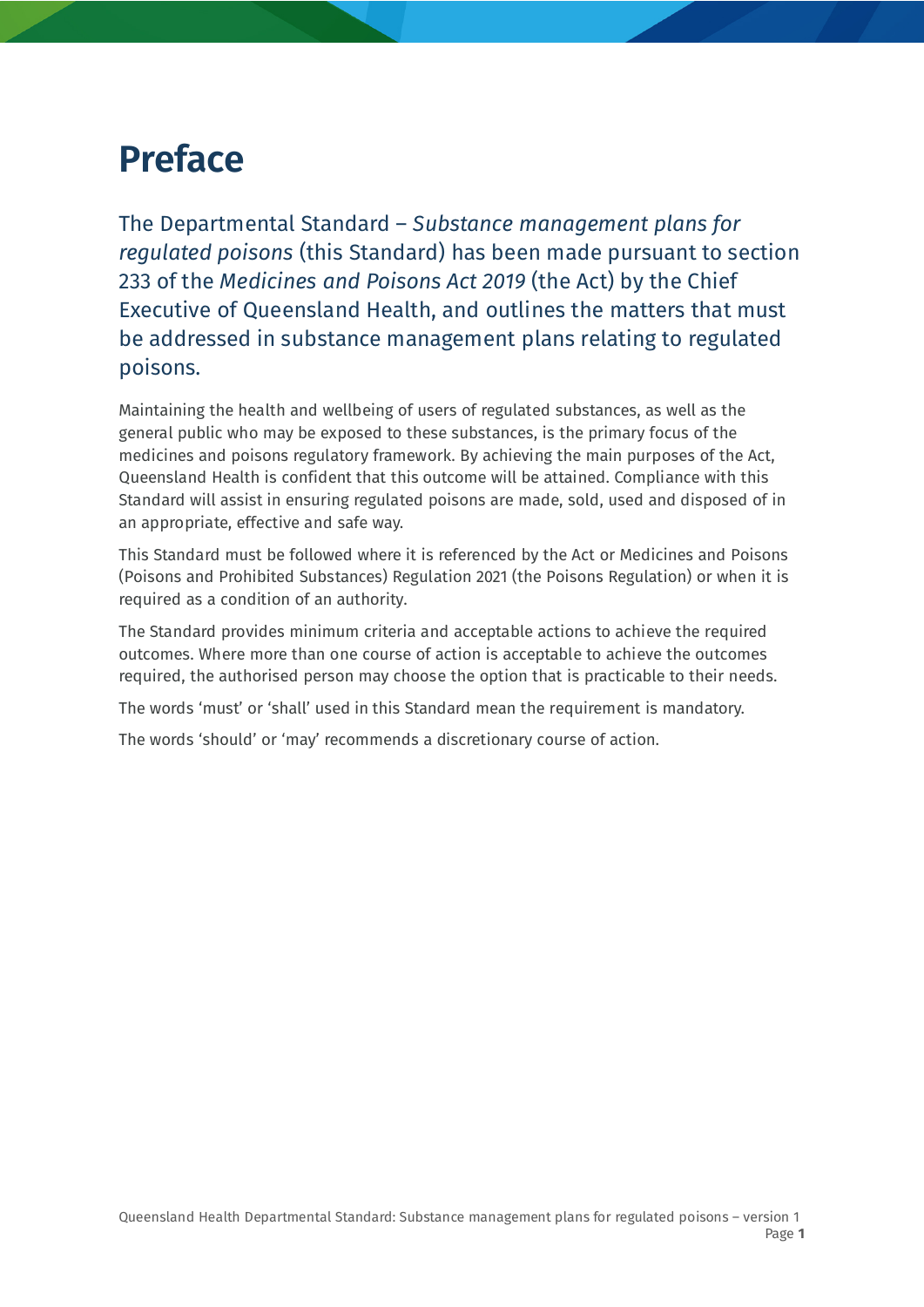# <span id="page-4-0"></span>**Object of this Standard**

The object of this Standard is to ensure that regulated substances are managed in a way that is protective of public health. Compliance with this Standard will ensure risks associated with regulated substances are identified and managed by all persons to prevent harm to public health by prescribing the matters that must be addressed in a substance management plan (SMP).

An SMP is intended to assist in identifying and managing known and foreseeable risks associated with any dealing with a regulated substance. The SMP will provide the overarching risk management framework that is dynamic and proportionate to the risk associated with regulated activities.

<span id="page-4-1"></span>A 'responsible person', described in Schedule 5 of the Poisons Regulation, is required under section 93 of the Act to make an SMP, must make the SMP before commencing any regulated activity with a regulated substance, unless the transitional provisions in section 280 of the Act apply. A 'responsible person' is a holder of a substance authority described in section 61 of the Act.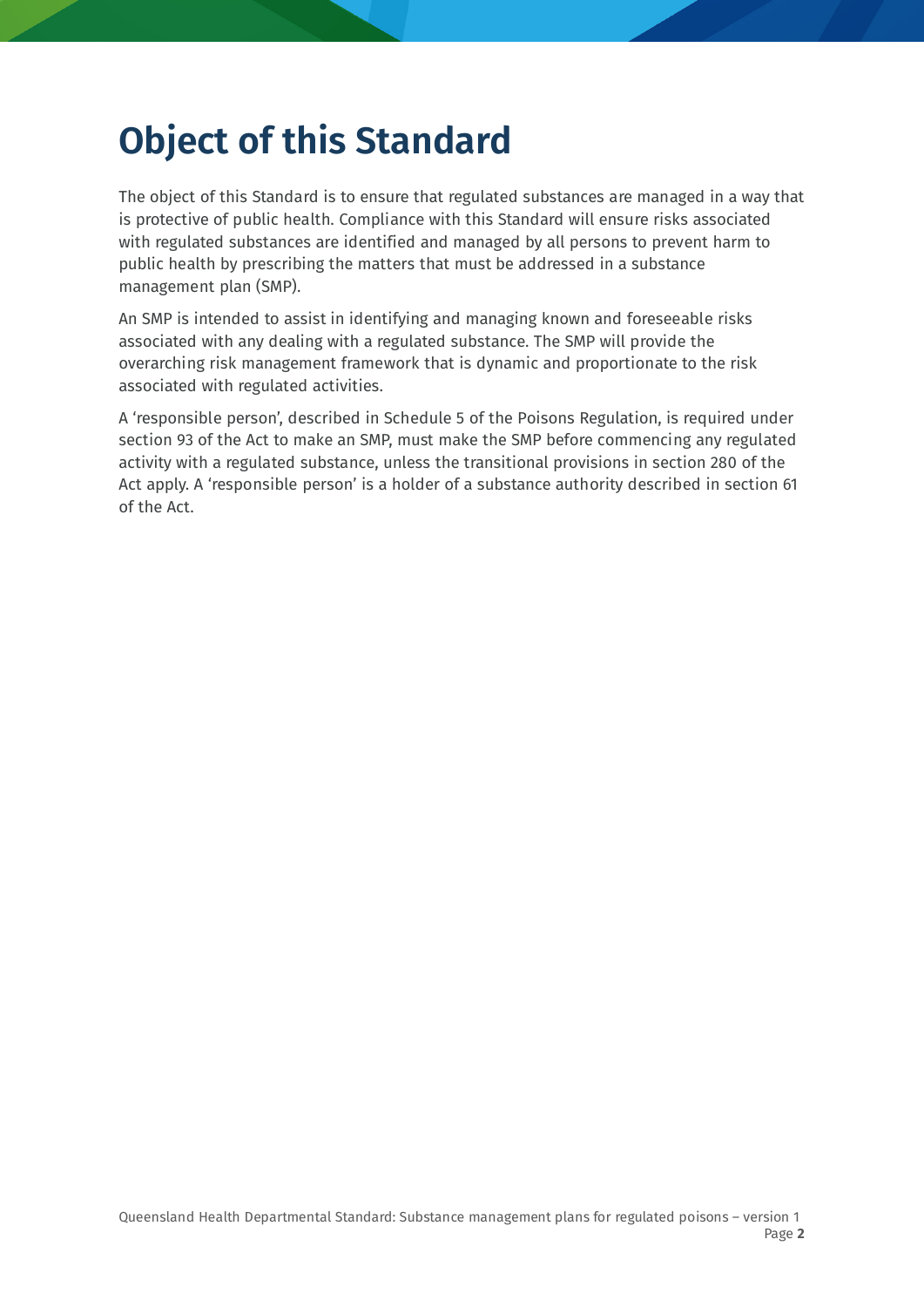# **Scope**

This Standard prescribes the requirements regarding the matters described in this Standard that must be included in an SMP made by a 'responsible person'.

This Standard specifies requirements for risk management across the lifespan of the poison (as defined in section 12 of the Act) or prohibited substance (as defined in section 13 of the Act), from manufacture to disposal, and should be read in conjunction with the Act and the Poisons Regulation to ensure all requirements are complied with.

This Standard applies to persons carrying out regulated activities where the responsible person for a regulated place is required under section 93 of the Act to make an SMP. The responsible person must have an SMP in place before any dealing happens at a regulated place to manage known and foreseeable risks associated with the activity.

The following authority holders who are 'responsible persons for a regulated place' are required to make an SMP under the Poisons Regulation and will be required to comply with the requirements described in Part 1 – General and Part 2 – Regulated Activities of this Standard:

<span id="page-5-0"></span>

| <b>Responsible person required to make</b><br>an SMP                                           | Regulated activity described in Part 2 that<br>may be included in an SMP                                           |
|------------------------------------------------------------------------------------------------|--------------------------------------------------------------------------------------------------------------------|
| The holder of the manufacturing licence                                                        | Dealings authorised by the manufacturing licence for<br>example, manufacture, buy, possess, supply, and<br>dispose |
| The holder of the wholesale licence                                                            | Dealings authorised by the wholesaling licence for<br>example, buy, possess, supply, and dispose                   |
| The holder of a general approval for a high-risk<br>poison                                     | Dealings authorised by the general approval for<br>example, manufacture, buy, possess, supply, and<br>dispose      |
| The holder of the substance authority if an SMP<br>is required as a condition of the authority | Dealings authorised by the substance authority for<br>example, manufacture, buy, possess, supply, and<br>dispose   |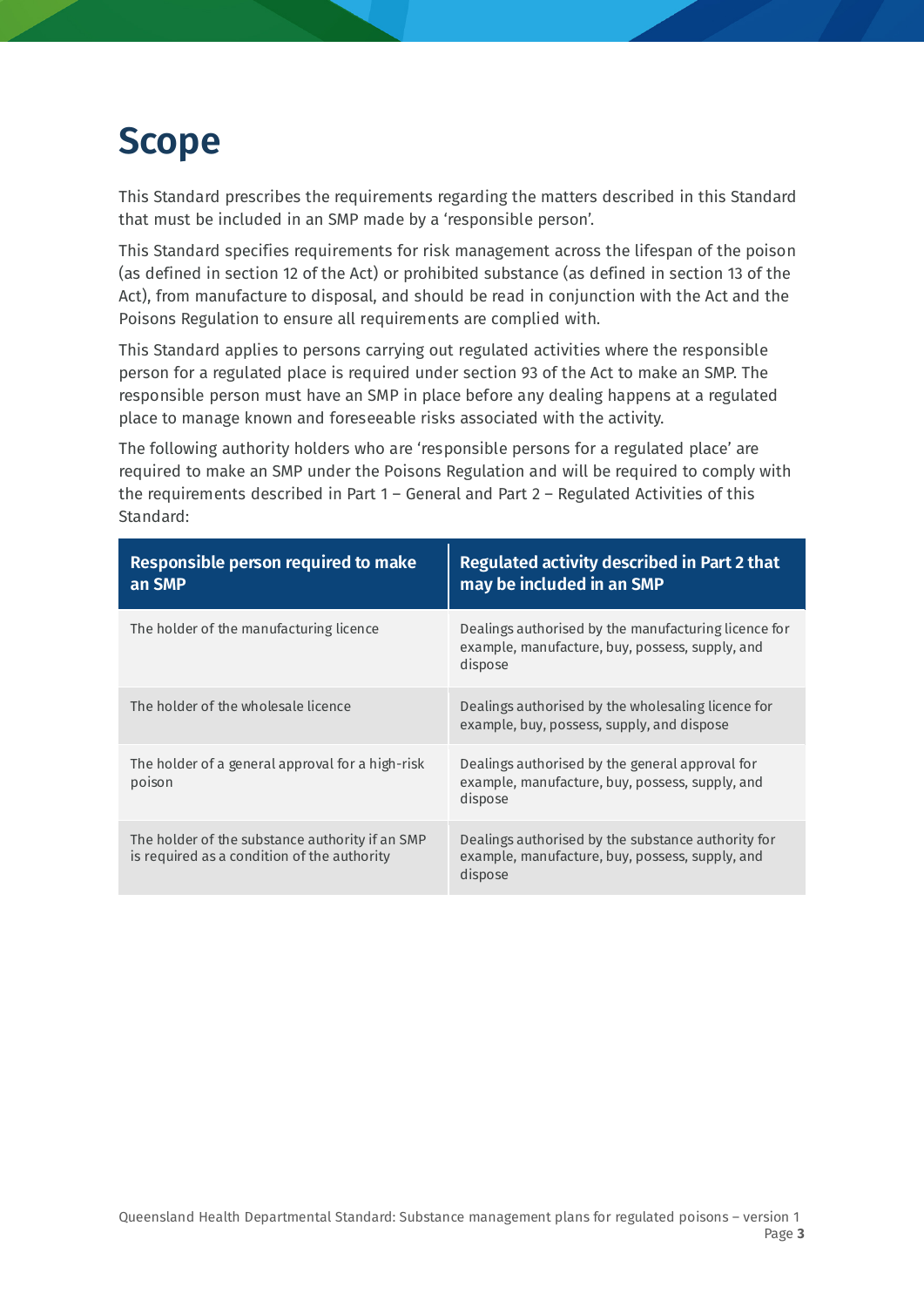### **Part 1 – General**

| <b>Criterion</b> |                                               | <b>Compliance measure</b>                                                                                                                                                                                                                                                                                                                                                                                                                                                                                                                                                                                                                                                                                                                                                                                                                                                                                                                                                                                                                                                                                                                                                                                                                                                                                                                                                                                                                                                                                                                                                                                                                                                                                                                                                                                                                                                                                                                                                                       |
|------------------|-----------------------------------------------|-------------------------------------------------------------------------------------------------------------------------------------------------------------------------------------------------------------------------------------------------------------------------------------------------------------------------------------------------------------------------------------------------------------------------------------------------------------------------------------------------------------------------------------------------------------------------------------------------------------------------------------------------------------------------------------------------------------------------------------------------------------------------------------------------------------------------------------------------------------------------------------------------------------------------------------------------------------------------------------------------------------------------------------------------------------------------------------------------------------------------------------------------------------------------------------------------------------------------------------------------------------------------------------------------------------------------------------------------------------------------------------------------------------------------------------------------------------------------------------------------------------------------------------------------------------------------------------------------------------------------------------------------------------------------------------------------------------------------------------------------------------------------------------------------------------------------------------------------------------------------------------------------------------------------------------------------------------------------------------------------|
| 1.1.             | Governance and<br>operational<br>arrangements | The SMP must state the governance arrangements that ensure<br>А.<br>accountability for compliance with the SMP. Governance<br>arrangements must include details relating to:<br>roles and responsibilities<br>$\bullet$<br>delegations for the SMP.<br>$\bullet$<br>The SMP must include the following operational details:<br>В.<br>the date of commencement of the SMP as required under<br>$\bullet$<br>section $93(2)(a)(i)$ of the Act<br>who (staff) the SMP applies to; and how those staff will<br>$\bullet$<br>understand their role and obligations under the SMP<br>how compliance with the SMP will be monitored, reviewed and<br>$\bullet$<br>updated<br>documents that form part of the SMP and their availability to<br>$\bullet$<br>staff, for example the existing work health and safety<br>management system or chemical management system.<br>The SMP must be reviewed in accordance with section 68 of the<br>C.<br>Poisons Regulation. For section 68, a review incident, means any<br>of the following:<br>there is a substantial change to the internal or external<br>$\bullet$<br>operations related to the dealings, or in connection with, the<br>place<br>a non-compliant audit outcome results in new risks being<br>$\bullet$<br>identified or recommendations to modify how known and<br>foreseeable risks related to dealing with regulated poisons<br>are managed<br>a systematic issue is identified<br>$\bullet$<br>internal checks identify that an amount of a restricted S7<br>$\bullet$<br>poison or high-risk poison possessed under the substance<br>authority is not accounted for<br>release of a restricted S7 poison or high-risk poison possessed<br>$\bullet$<br>under a substance authority causes, or is likely to cause,<br>someone to require medical treatment.<br>the holder of the substance authority is issued a compliance<br>$\bullet$<br>notice, or subject to administrative action or prosecuted for<br>an offence under the Act. |
| 1.2.             | Regulated place                               | The SMP must state the:<br>А.<br>location where the substance is to be stored and/or used as<br>$\bullet$<br>required under section 93(2)(a)(ii) of the Act<br>details of how the substance will be stored at the location.<br>$\bullet$                                                                                                                                                                                                                                                                                                                                                                                                                                                                                                                                                                                                                                                                                                                                                                                                                                                                                                                                                                                                                                                                                                                                                                                                                                                                                                                                                                                                                                                                                                                                                                                                                                                                                                                                                        |
| 1.3.             | Dealings with<br>regulated substances         | The SMP must state:<br>А.<br>all regulated activities with regulated substances to which the<br>plan applies, as required under section 93(2)(a)(iii) of the Act                                                                                                                                                                                                                                                                                                                                                                                                                                                                                                                                                                                                                                                                                                                                                                                                                                                                                                                                                                                                                                                                                                                                                                                                                                                                                                                                                                                                                                                                                                                                                                                                                                                                                                                                                                                                                                |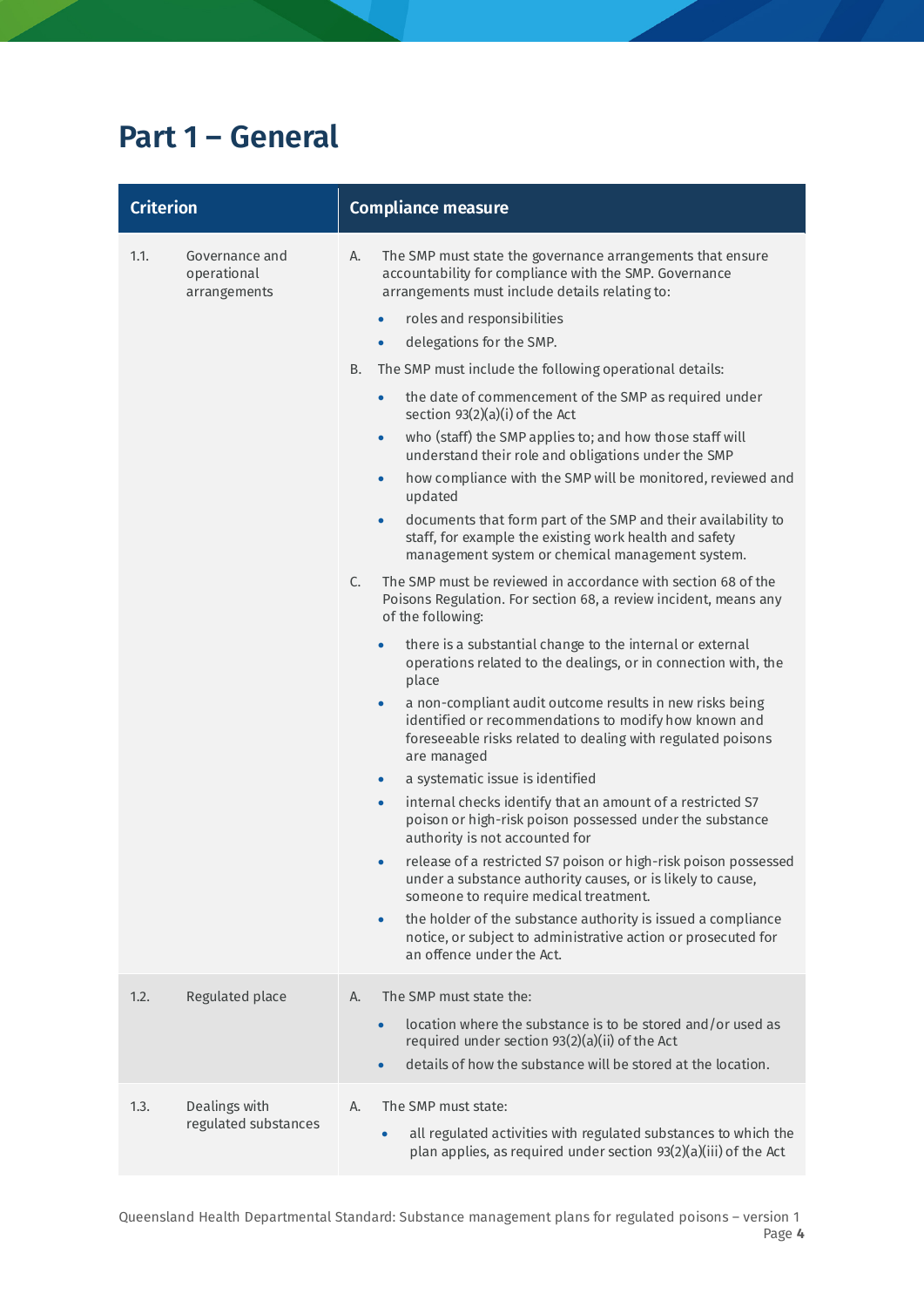| <b>Criterion</b> |                            | <b>Compliance measure</b>                                                                                                                                                                                             |  |
|------------------|----------------------------|-----------------------------------------------------------------------------------------------------------------------------------------------------------------------------------------------------------------------|--|
|                  |                            | details of compliance with the general requirements under<br>$\bullet$<br>the Poisons Regulation in relation to record keeping, storage,<br>transport and disposal of regulated poisons to which the plan<br>applies. |  |
| 1.4.             | Training and<br>competency | The SMP must state the minimum training and/or competency<br>А.<br>level of all staff undertaking regulated activities, including<br>ongoing training to maintain skills and knowledge.                               |  |

## <span id="page-7-0"></span>**Part 2 – Regulated activities**

#### **Manufacture**

| <b>Criterion</b> |                                                   | <b>Compliance measure</b>                                                                                                                                                                                                                                 |  |
|------------------|---------------------------------------------------|-----------------------------------------------------------------------------------------------------------------------------------------------------------------------------------------------------------------------------------------------------------|--|
| 1.5.             | Regulated substance<br>must be fit for<br>purpose | The SMP must include a description or reference to quality<br>А.<br>assurance program/s, which will be used to verify that the<br>manufactured regulated substances will be fit for purpose.                                                              |  |
| 1.6.             | Apply poisons by<br>authorised persons            | The SMP must describe procedures for ensuring that only<br>А.<br>appropriately authorised persons apply poisons.                                                                                                                                          |  |
| 1.7.             | Poisons must be<br>applied correctly              | The SMP must describe:<br>А.<br>training and competency requirements for persons applying<br>$\bullet$<br>the poison<br>supervision of persons applying the poison<br>$\bullet$<br>process control measures related to regulated activities.<br>$\bullet$ |  |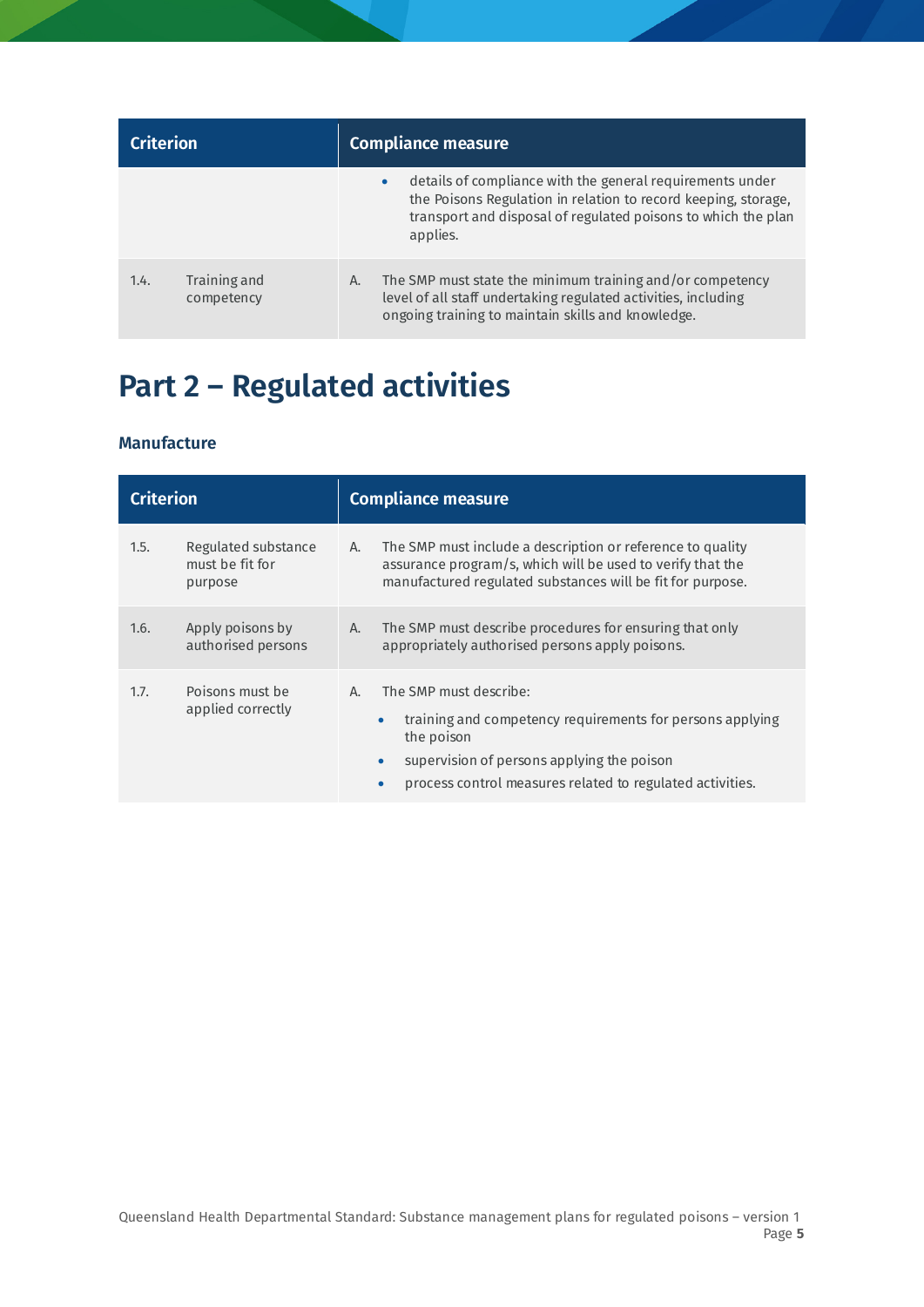**Buy**

| <b>Criterion</b>                                  | Compliance measure                                                                                                          |  |
|---------------------------------------------------|-----------------------------------------------------------------------------------------------------------------------------|--|
| Prevention of<br>1.8.<br>unauthorised<br>purchase | The SMP must describe procedures for ensuring that only<br>А.<br>appropriately authorised persons buy regulated substances. |  |

#### **Possess**

| <b>Criterion</b> |                                                   | <b>Compliance measure</b>                                                                                                                                                                                                                                                                                                                                                                                                                                                                                                                                                              |
|------------------|---------------------------------------------------|----------------------------------------------------------------------------------------------------------------------------------------------------------------------------------------------------------------------------------------------------------------------------------------------------------------------------------------------------------------------------------------------------------------------------------------------------------------------------------------------------------------------------------------------------------------------------------------|
| 1.9.             | Prevention of<br>contamination                    | In addition to the general requirements in Part 1.3 of this<br>Α.<br>Standard, the SMP must include a description of how regulated<br>substances will be stored to prevent contamination. Such<br>descriptions should consider:<br>segregation of substances to prevent cross-contamination<br>$\bullet$<br>design and construction of storage areas to prevent<br>contamination of products.                                                                                                                                                                                          |
| 1.10.            | Prevention of spillage<br>or exposure             | The SMP must include a description of:<br>А.<br>access controls to regulated substances<br>$\bullet$<br>measures to prevent the spread of contamination and clean-<br>up of contamination<br>first aid for exposed persons.<br>$\bullet$                                                                                                                                                                                                                                                                                                                                               |
| 1.11.            | Prevention of<br>diversion and theft              | In addition to the general requirements in Part 1.3 of this<br>Α.<br>Standard, the SMP must include a description of:<br>security measures to prevent unauthorised access to<br>regulated substances<br>security measures must consider the type of regulated<br>$\bullet$<br>substance as listed in the Poisons Standard<br>record-keeping methods used to identify diversion or theft<br>$\bullet$<br>the persons (staff) authorised under the SMP to purchase<br>$\bullet$<br>regulated substances.<br>The SMP must address internal distribution of regulated<br>В.<br>substances. |
| 1.12.            | Regulated substance<br>must be fit for<br>purpose | The SMP must include a description of how the regulated<br>А.<br>substances will be stored to prevent damage and/or<br>deterioration.                                                                                                                                                                                                                                                                                                                                                                                                                                                  |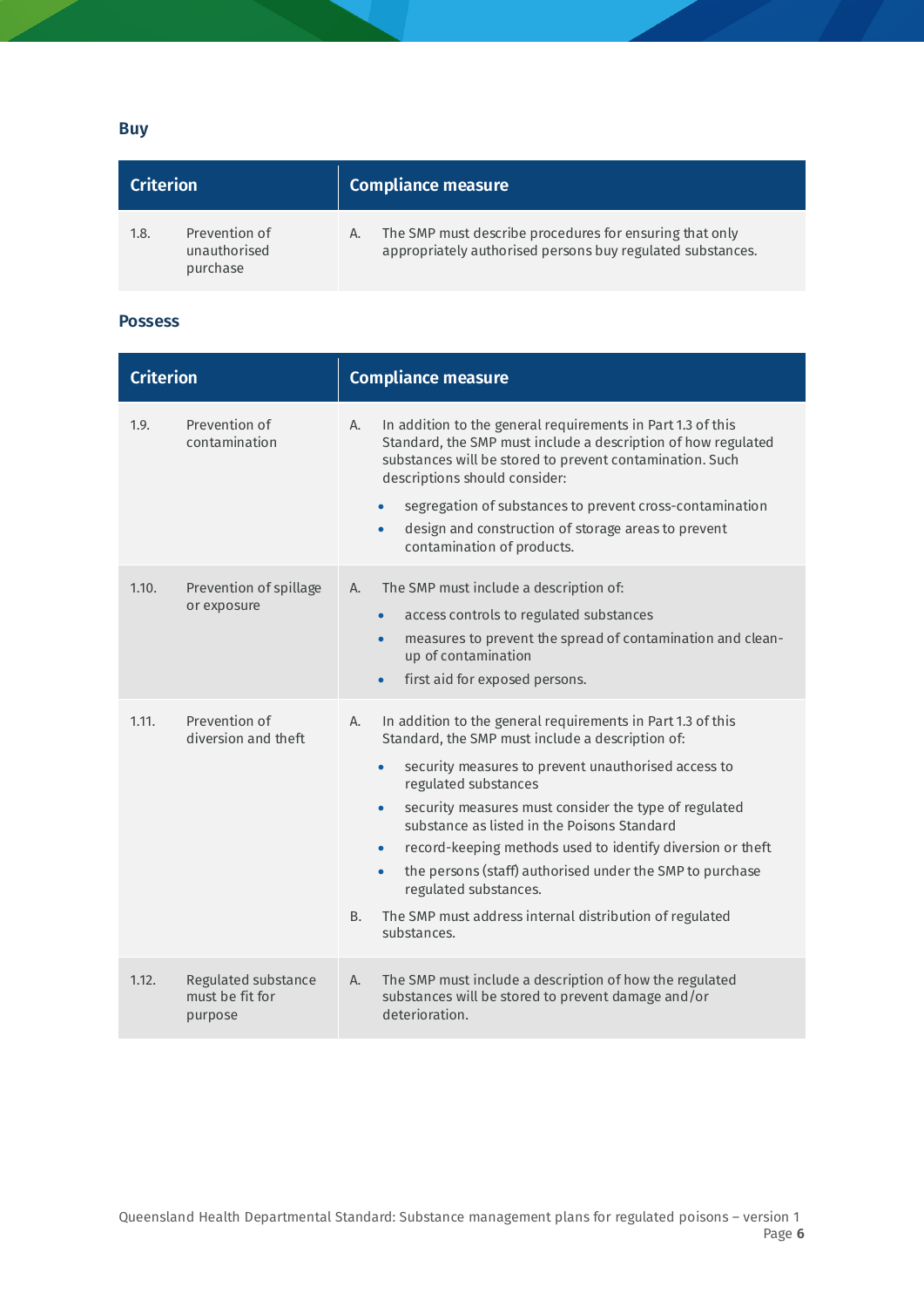### **Supply**

| <b>Criterion</b> |                                                                                             | <b>Compliance measure</b>                                                                                                                                                                                                                                                                                                                                                                                                                                           |  |
|------------------|---------------------------------------------------------------------------------------------|---------------------------------------------------------------------------------------------------------------------------------------------------------------------------------------------------------------------------------------------------------------------------------------------------------------------------------------------------------------------------------------------------------------------------------------------------------------------|--|
| 1.13.            | Prevention of supply<br>to unauthorised<br>persons                                          | The SMP must include a description of procedures to prevent<br>supply of regulated substances to unauthorised persons.                                                                                                                                                                                                                                                                                                                                              |  |
| 1.14.            | Security arrangements<br>for regulated<br>substances must<br>prevent diversion and<br>theft | In addition to the general requirements in Part 1.3 of this<br>Standard, the SMP must include a description of:<br>measures to ensure regulated substances are transported<br>$\bullet$<br>securely to prevent unauthorised access<br>- security measures must consider the type of regulated<br>substance as listed in the Poisons Standard being transported<br>record-keeping procedures to identify diversion or theft of<br>$\bullet$<br>regulated substances. |  |
| 1.15.            | Regulated substance<br>must be fit for<br>purpose                                           | The SMP must include a description of measures to prevent cross<br>contamination and interaction of regulated substances during<br>transport.                                                                                                                                                                                                                                                                                                                       |  |

### **Apply**

| <b>Criterion</b> |                                        | <b>Compliance measure</b>                                                                                                                                                                                                                           |  |
|------------------|----------------------------------------|-----------------------------------------------------------------------------------------------------------------------------------------------------------------------------------------------------------------------------------------------------|--|
| 1.16.            | Apply poisons by<br>authorised persons | The SMP must describe procedures for ensuring that only<br>А.<br>appropriately authorised persons apply poisons.                                                                                                                                    |  |
| 1.17.            | Poisons must be<br>applied correctly   | The SMP must describe:<br>A.<br>training and competency requirements for persons applying<br>$\bullet$<br>poisons<br>supervision of persons applying poisons<br>$\bullet$<br>process control measures related to regulated activities.<br>$\bullet$ |  |